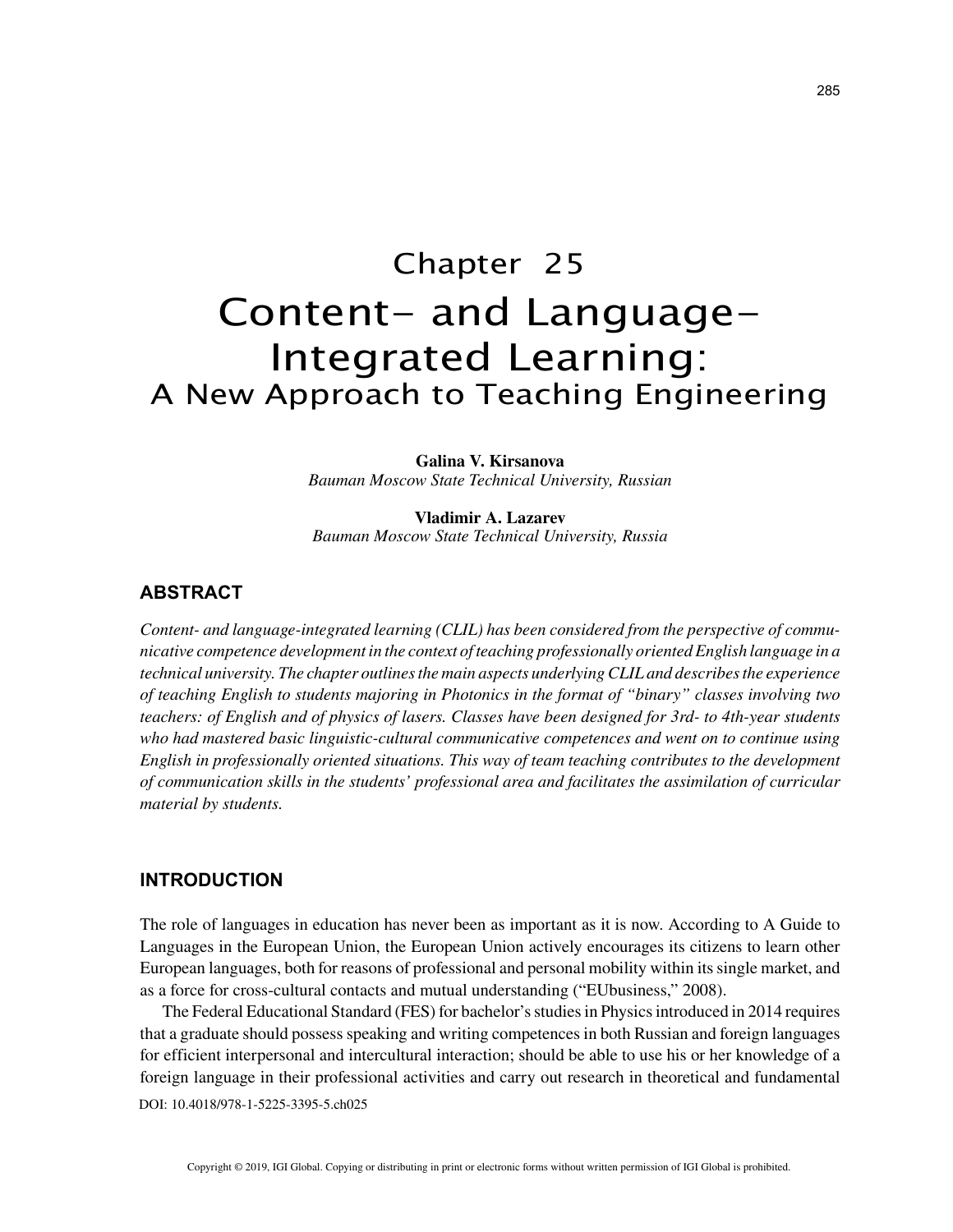physics using state-of-the-art instruments and information technologies based on domestic and foreign experience (Ministry of Education and Science of the Russian Federation, 2014). Without a doubt, any person wishing to improve his or her social standing, expand their cultural horizons and improve their career opportunities should possess a good level of foreign language skills. The knowledge of a foreign language is indispensable for an engineering student considering the processes of globalization and academic mobility. Without a good command of English, an engineering university graduate might have difficulty in gaining full-fledged access to professional information as most scientific papers are published in English and the working language of most international workshops and conferences is English.

The Russian Federation State Programme on the Development of Education for the period of 2013- 2020 prioritizes the internationalization of Russian higher education. It points out the necessary to take measures to significantly increase Russian teachers and students' academic mobility and supports innovative projects of teaching English in Russian universities. One of the ways to cope with this task is 'the development and implementation of educational programmes in foreign languages, primarily in English' (Ministry of Education and Science of the Russian Federation, 2013)

At the same time, with the introduction of FES the amount of teaching hours at Russian technical universities allocated for foreign language instruction has decreased leaving English teachers with just two academic hours (90 minutes) per week for 1st to 3rd-year students. Under existing conditions, it is necessary to use new approaches to language teaching. Using CLIL (content and language integrated learning) methodology at an engineering university might be a good way to address the task of teaching professionally oriented English, as it does not require additional hours on the curriculum. David Marsh, who introduced this 'umbrella' term to incorporate various methods of bilingual education more than two decades ago, in his interview on CLIL says, 'People in languages education say that something needs to change'.

The purpose of this paper is two-fold: to look at CLIL as an innovative, at least for Russia, method of teaching English and a non-English subject simultaneously and describe the experience of using CLIL in the English classroom for Bauman university students majoring in Photonics.

#### **BACKGROUND**

CLIL is a method, which on the one hand allows teaching a foreign language using the concepts and terminology typical of a student's professional area, on the other hand using a foreign language as a tool for teaching a subject a student is majoring in. According to David Marsh, CLIL refers to situations where subjects, or parts of subjects, are taught through a foreign language with dual-focused aims, namely the learning of content and the simultaneous learning of a foreign language (Marsh, 1994).

There are CLIL schools in Europe, where school subjects are taught in German, Russian, French, English and Swedish. The variety of languages of instruction justifies the use of the letter L for 'language' in the abbreviation while according to (Dalton-Puffer, 2011) it would be more preferable to substitute it for the letter E to mean English as the dominant language. As Christiane Dalton-Puffer puts it, 'CLIL languages tend to be recruited from a small group of prestigious languages, and outside the Englishspeaking countries, the prevalence of English as CLIL medium is overwhelming' (Dalton-Puffer, 2011). A good command of English makes it possible for a graduate of a technical university to communicate efficiently with his or her peers abroad taking part in international scientific conferences, to read scientific articles, most of which are published in English.